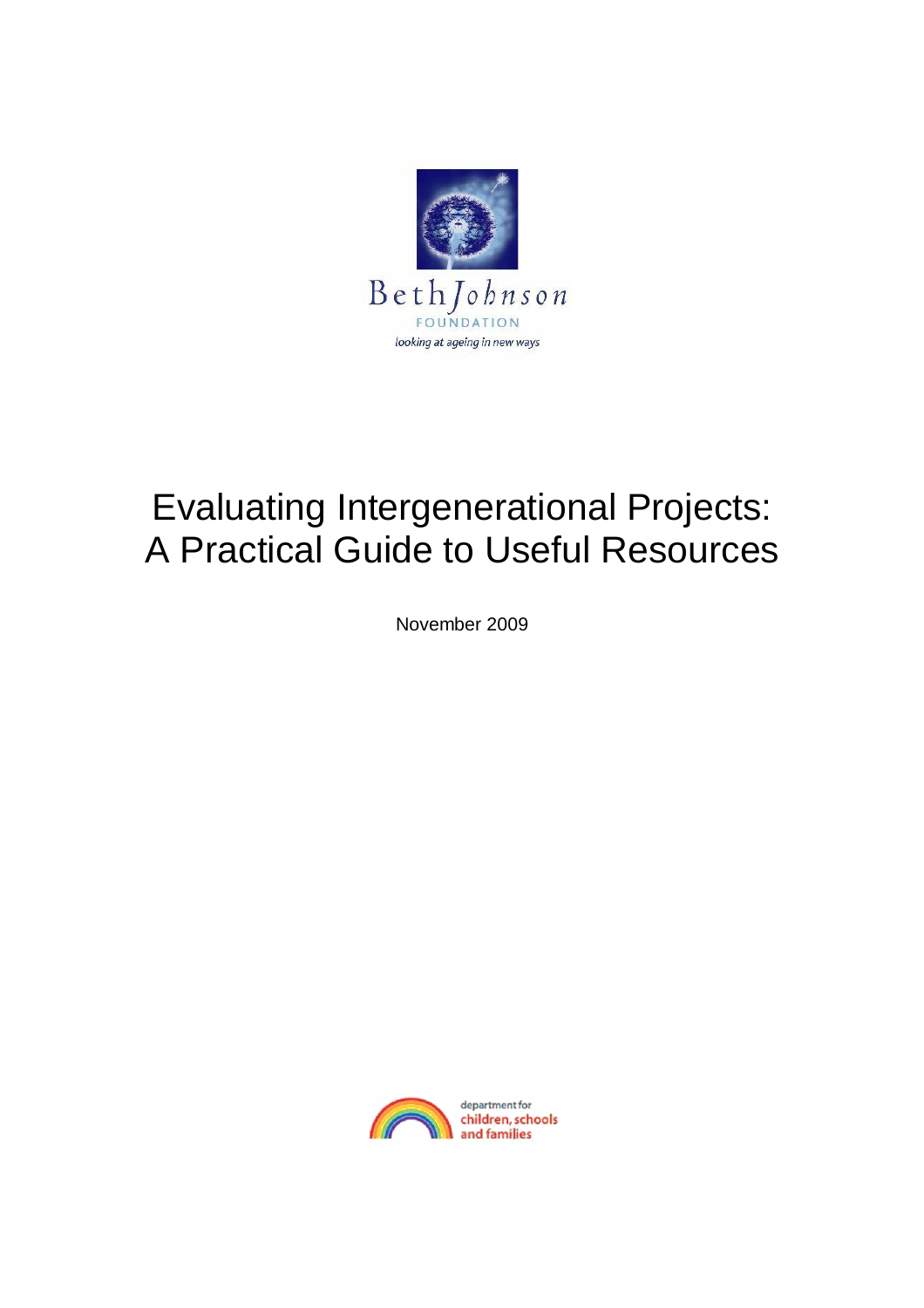# **Evaluating Intergenerational Projects: A Practical Guide to Useful Resources**

#### **Foreword**

This guide has been developed as a practical support for people involved in intergenerational projects. Our aim is to make evaluation resources more readily available to people and to help them see that good evaluation is about planning and thinking about why they are undertaking a project and what difference this will make.

We wish to thank the DCSF for their support in producing this overview, which we hope will contribute to more and more people telling the story of the impact their projects are having on all who take part.

Alan Hatton-Yeo Chief Executive Officer Beth Johnson Foundation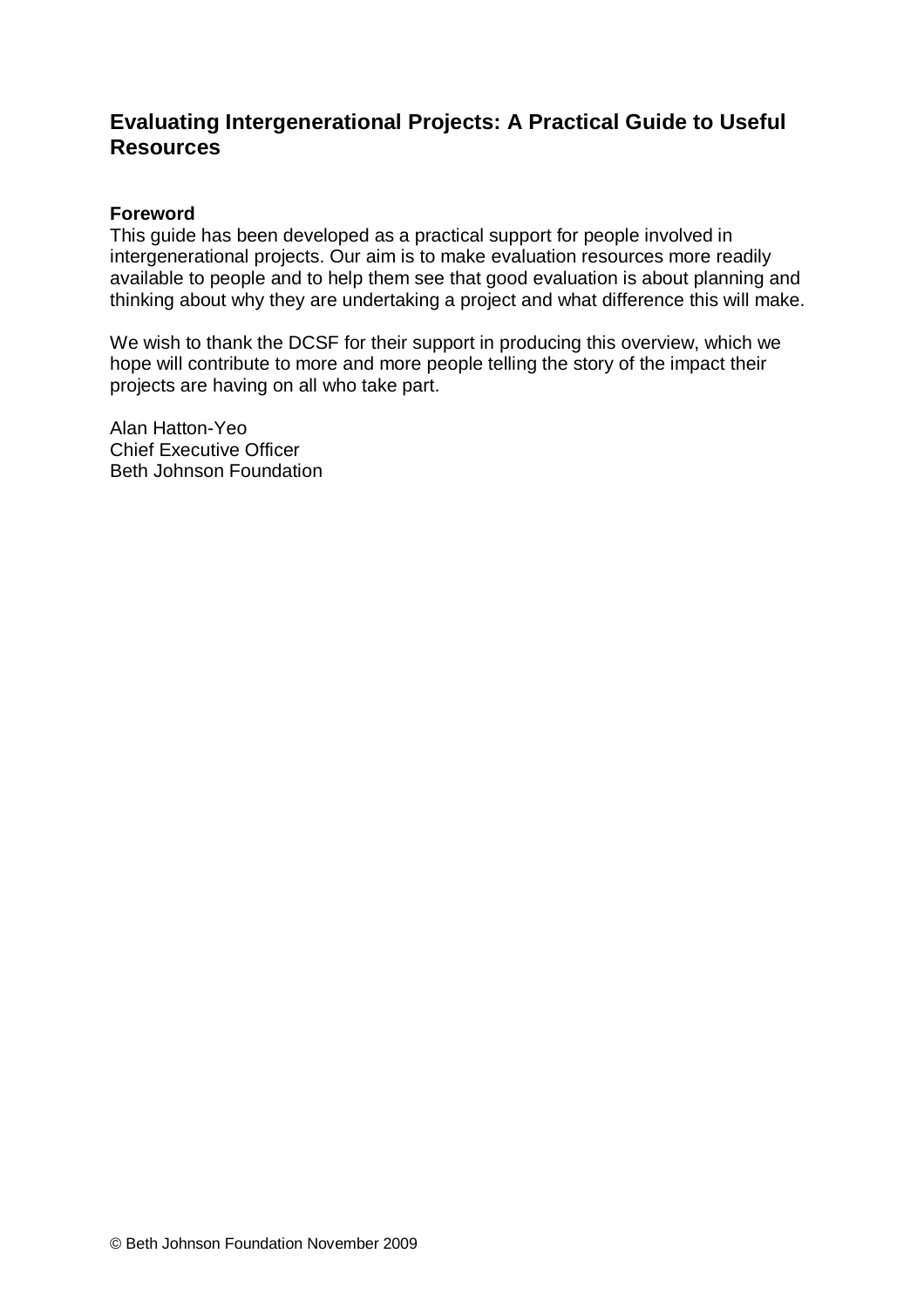# **Contents**

|--|

#### **Resources**

| Prove and Improve - A Self-evaluation Resource for              |
|-----------------------------------------------------------------|
|                                                                 |
| Paul Hamlyn Foundation Evaluation Resource Pack (2007) 3        |
| Explaining the difference your project makes:                   |
| Evaluating Community projects: A practical guide (2005)  4      |
| How Do You Know That Intergenerational Practice Works? (2004) 5 |
| Volunteering Impact Assessment Toolkit: a practical guide       |
| The Evaluation Journey: An Evaluation Resource for              |
|                                                                 |
|                                                                 |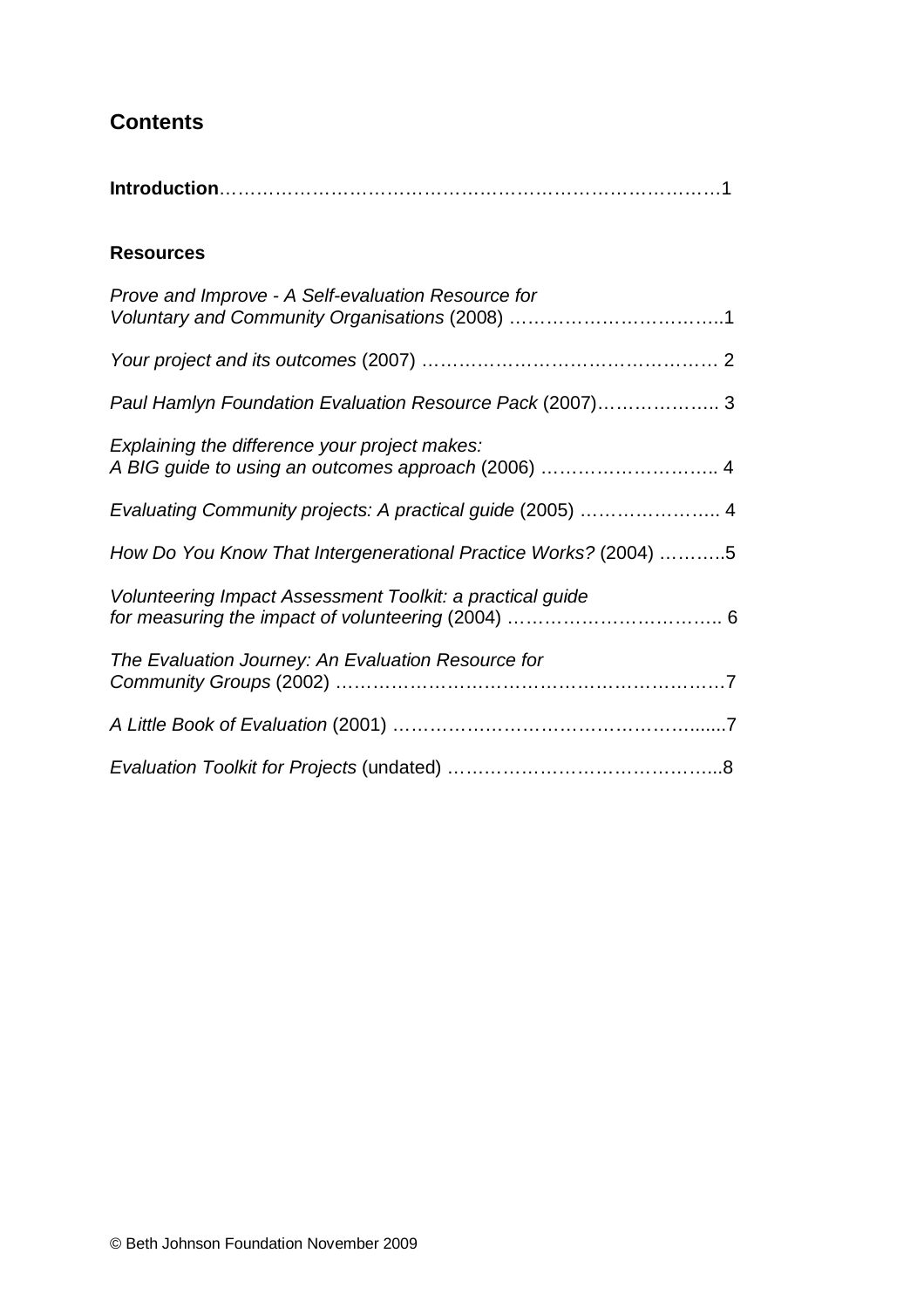#### **Introduction**

Evaluation has become an increasingly important aspect of project management for organisations, staff and volunteers working in the voluntary sector. This document is designed to assist those working in the intergenerational field who are seeking to evidence the impact their work makes or starting to think about this process. This document provides an overview of resource materials that offer practical support and guidance.

Selected from a review of a significant number of available evaluation resources, ten evaluation toolkits/guides are summarised below. Each resource, in reverse date order, is briefly outlined, and those sections that may be particularly helpful to IP practitioners are highlighted. Although almost all these resources are generic, the principles and practices of evaluation they promote apply as much to IP as to other types of project work.

For people who wish to consider evaluation in greater detail, we recommend the new book: *Intergenerational Programmes Evaluation* as an excellent starting point. This is available at:

http://www.centreforip.org.uk/Libraries/Local/949/Docs/Intergenerational%20Program mes%20Evaluation.pdf.

## **Toolkits and Guides**

*Prove and Improve - A Self-evaluation Resource for Voluntary and Community Organisations*, Community Evaluation Northern Ireland (CENI), October 2008. (37 pp.)

This generic guide is a practical and accessible resource. It presents a simple model of evaluation consisting of four phases (planning, collecting evidence, analysis and reporting/ using the evaluation), and offers practical advice and guidance for each phase.

IP practitioners may find the planning section (pp 13-20) particularly helpful. It recommends drawing up a plan that clearly identifies: what the project is trying to achieve, how success will be measured, what evidence is needed, and how that evidence will be collected. Different types of outcome are discussed and sound practical advice is offered on how to deal with some of the difficult issues around outcomes (p.17). There is also helpful guidance on setting appropriate indicators to measure success (pp 19-20).

The section on 'Collecting evidence: methods and tools' (pp 22-26) is also valuable. It stresses the importance of identifying what kind of evidence is needed, when it should be collected, and the methods that are appropriate to a particular project's needs. The guide outlines a range of methods and provides helpful advice for four types of approach: questionnaires, observation, case studies and creative methods (pp 24-25).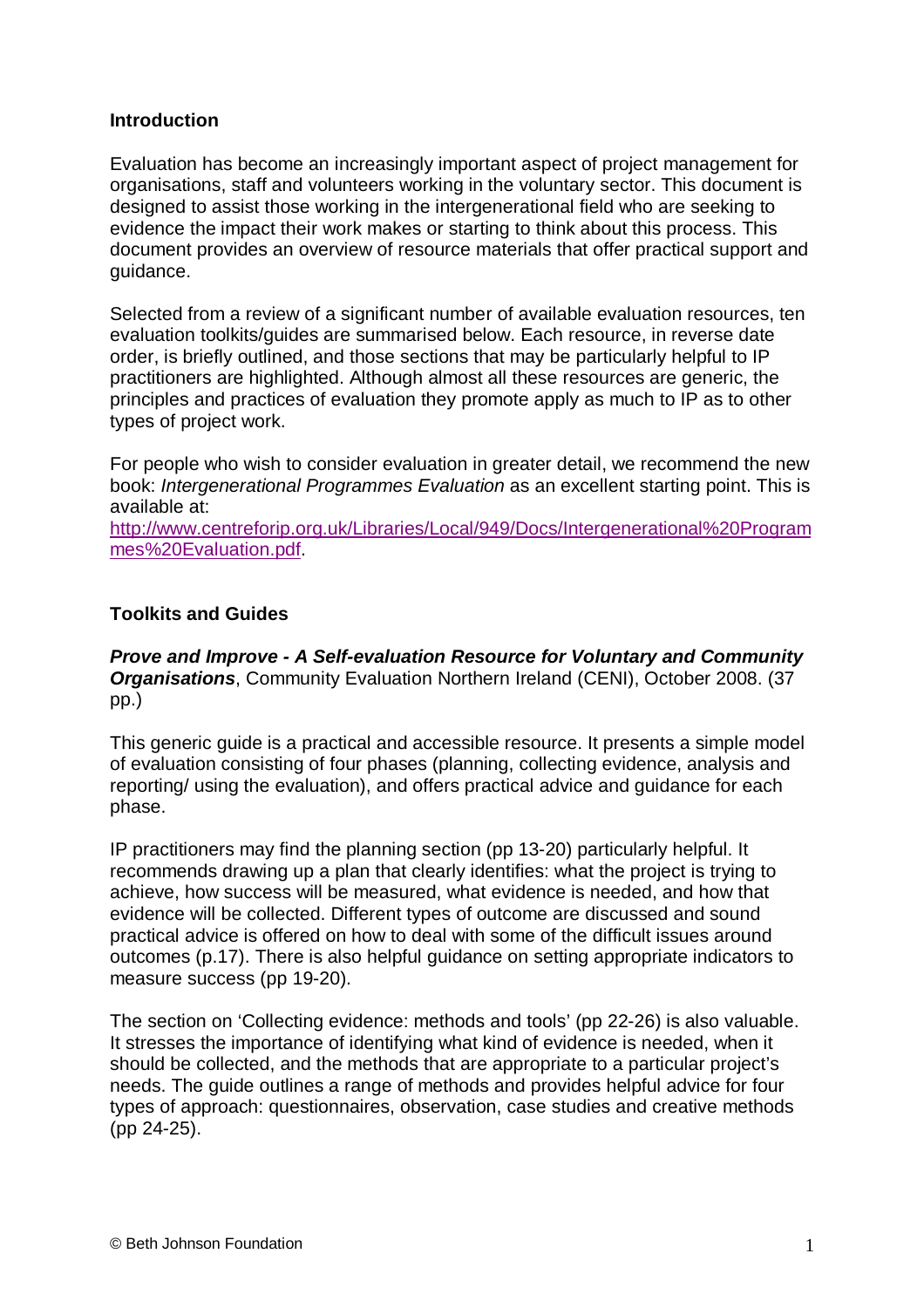The section on 'Analysis' (pp 28-29) also provides practical support by breaking this process down into six steps (reflecting, collating, describing, interpreting, making conclusions, making recommendations) and outlining what each step involves.

'Reporting and using' (pp 32-33) offers useful guidance on different ways of reporting findings and how to structure an evaluation report. There is also advice on how to communicate findings through other means, such as writing them up in a newsletter or website, or making a CD or DVD.

The final section of the guide ('Signposting', pp 34-37) provides a list of useful websites, with links to other evaluation resources.

**Free download**

http://www.ceni.org/publications/ProveandImprove.pdf

Your project and its outcomes, Sally Cupitt with Jean Ellis, for Charities Evaluation Services, 2007. (23 pp.)

This is a generic guide designed to help those involved in the planning, monitoring and evaluation of projects describe the project outcomes they want to achieve. It is an accessible resource, offering a step by step approach to identifying and assessing outcomes. It is also very practical, using case studies to illustrate key concepts.

Chapter 1 explains what outcomes are/are not and describes the relationship between inputs, outputs, outcomes and impact, illustrating this with a case study (p. 6). The term '*intermediate* outcome' is introduced and illustrated with another case study (p. 7). There is useful discussion of *where* outcomes occur (e.g. in relation to individuals, communities, organisations), and this is again supported by case studies. The chapter includes a brief focus on 'Numbers and outcomes' and the setting of targets (p. 9).

Chapter 2 provides useful information about identifying and assessing outcomes. For i*dentification*, a four-step approach is recommended: involve other people, identify aims and objectives, develop outcomes from aims, choose appropriate outcomes. For the second step (identifying aims and outcomes), the *CES planning triangle* is recommended. This consists of three sections, with the overall aim at the apex, specific aims in the centre, and objectives at the base. A completed triangle is shown to illustrate how this approach works (p.11).

For the *assessment* of outcomes, a four-step approach is again described (pp. 14- 17). The focus on *how* to collect information (step three, pp. 15-16) may be particularly helpful to practitioners. It stresses the need to consider what is most appropriate to a project's particular needs and discusses the use of questionnaires, observation, interviews and keeping records/ notes. The focus on *when* to collect information (step four, p. 17) is also useful.

Chapter 3 ('Using outcome information') has practical ideas for making the most of the outcome information collected. There are also useful sections suggesting other sources of help and further reading (p. 20) and a glossary of relevant terms (p. 21).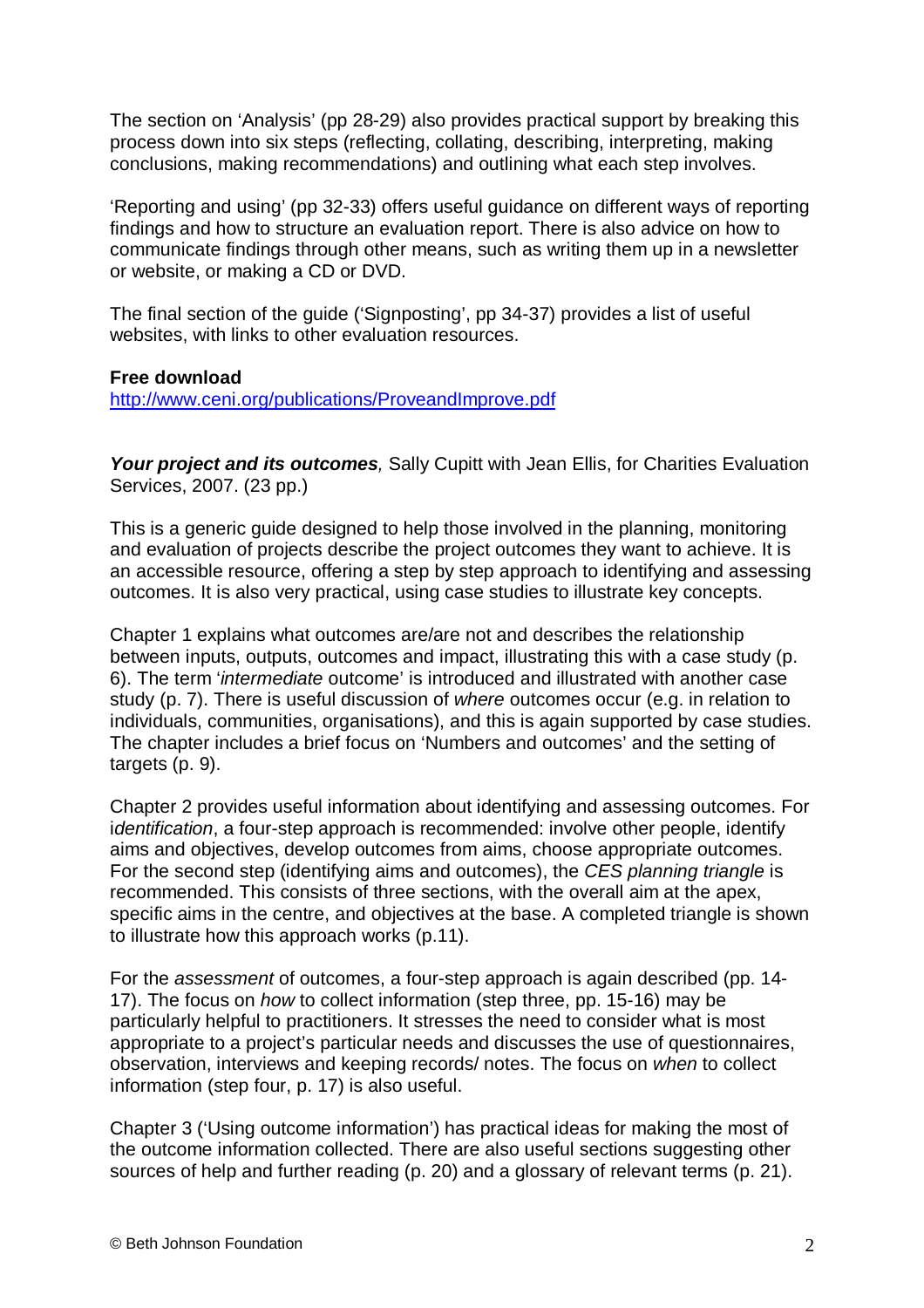The list of services offered by the CES (p. 22) may be useful for practitioners who would like further support or training. The list of other CES publications at the end of the guide (p. 23) includes *First Steps in Monitoring and Evaluation* (2002), a very valuable and accessible resource aimed at voluntary organisations and practitioners with little or no experience of monitoring and evaluation.

#### **Free downloads:**

*Your project and its outcomes* (2007). http://www.ces-vol.org.uk/downloads/yourprojectanditsoutcomes-139-146.pdf *First Steps in Monitoring and Evaluation* (2002) http://www.ces-vol.org.uk/downloads/firstmande-15-21.pdf

*Paul Hamlyn Foundation Evaluation Resource Pack***,** Jane Thompson, in Association with the National Institute of Adult Continuing Education (NIACE), March 2007. (85 pp. plus supplementary resources)

This toolkit is a very comprehensive, user-friendly and visually attractive resource. It covers what evaluation is and why it matters (pp 9-15), planning (pp 18-21), choosing approaches and methods (pp 27-59), dealing with evidence (pp 64-67), report writing (pp 70-73), sustainability (77-82), and the promotion and dissemination of findings (p 84-85). A glossary of terms, supplementary resource materials, and list of resources/ further reading are also provided.

The planning section (pp 18-12) is useful as it stresses the importance of deciding early on why a project is being undertaken, what specific goals are being targeted, and how practitioners will know if they have succeeded.

The section on choosing approaches and methods is particularly valuable for those who want to find out more about the different ways data can be collected or who want to experiment with new methods in intergenerational settings. With an emphasis on participatory approaches and empowering participants, the toolkit describes a wide variety of methods, from the traditional (e.g. conducting questionnaires and surveys) to more innovative and creative approaches (e.g. using blogs, webchats and photo/ video diaries). There are very practical step-by-step instructions for a number of methods; some are well illustrated through project summaries.

The focus on qualitative indicators (pp 66-67) has a particular relevance to intergenerational settings. The guide stresses the importance of identifying *appropriate* indicators to reflect different people's experience of a project and of ensuring that people (whether project staff or participants) are speaking about the same things when considering soft outcomes (such as *increasing confidence* or *raising self-esteem*).

Useful supplementary materials are provided at the back of the toolkit. These include examples of monitoring and evaluation forms that could easily be adapted for use with intergenerational projects.

#### **Free download:**

*PHF Evaluation Resource Pack*: http://www.phf.org.uk/page.asp?id=11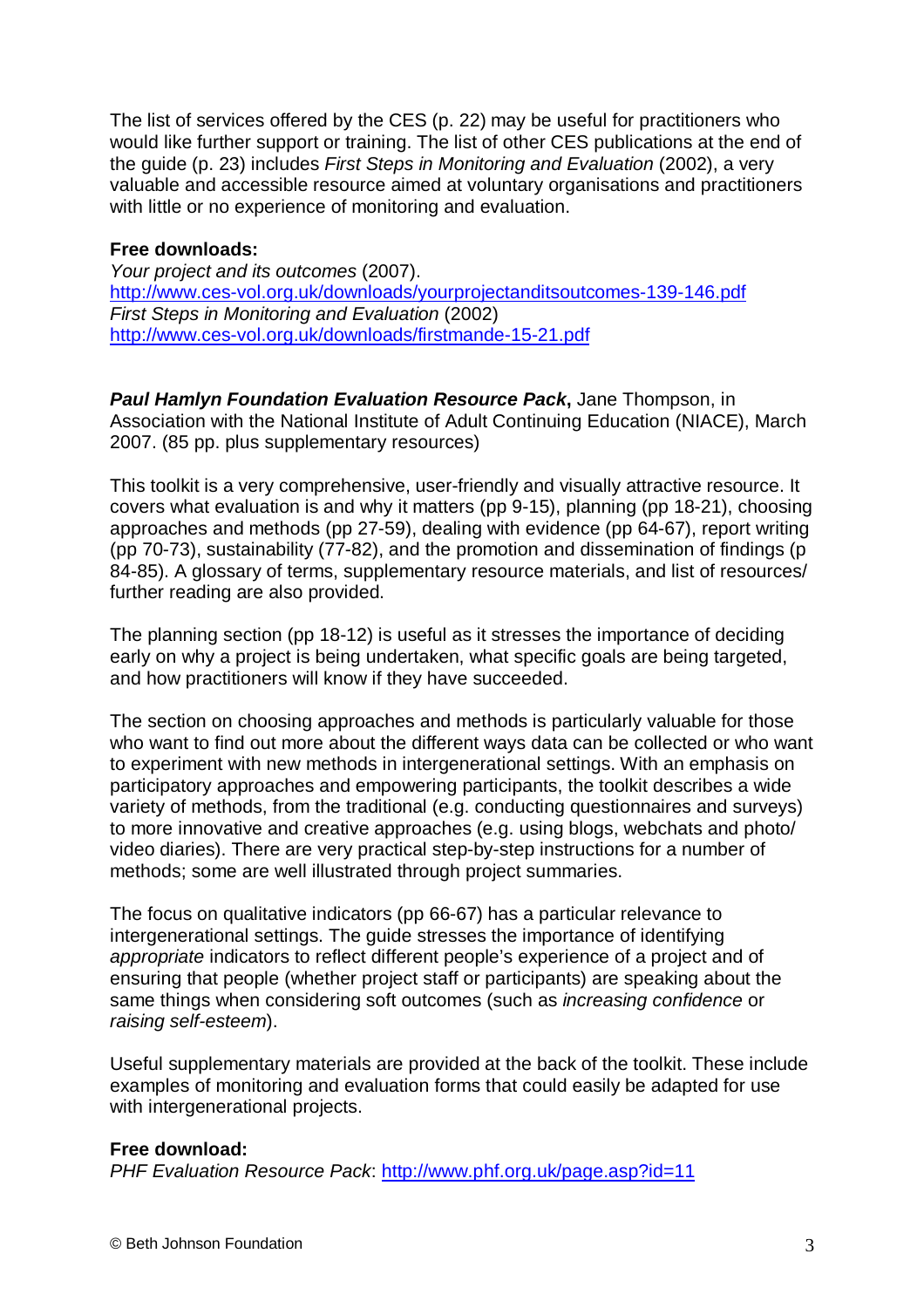*Explaining the difference your project makes: A BIG guide to using an outcomes approach***,** Sarah Burns and Joy MacKeith (Triangle Consulting), edited by Steve Browning, Big Lottery, October 2006. (37 pp.)

This guide outlines some of the main steps involved in planning and managing a project using an *outcomes approach*. It is primarily aimed at those who are new to this way of working and those seeking Big Lottery funding, but has relevance for project workers in a wide range of contexts, including intergenerational settings.

The guide focuses on *planning* rather than evaluation, but much of the advice on identifying and measuring outcomes is relevant to evaluation. Practitioners should find the section 'Being clear about your aim and outcomes' (pp 10-18) particularly relevant. Three aspects of the *difference* project workers want to achieve are outlined: the overall aim/ purpose, intended outcomes, and tasks/ activities that promote change (p10). The guide recommends using a *planning triangle* to show the relationship between the overall aim, placed at the apex, and tasks/ activities at the base (pp 11-13). The emphasis here on making outcomes SMART (that is, specific, measurable, achievable, realistic and time-based; pp 16-17) is also very relevant to evaluation.

Section 3 ('Measuring progress') is useful because it distinguishes between measuring two kinds of change: the progress of tasks/activities as well as progress towards planned outcomes for participants or the wider community. This section also provides useful advice on setting milestones and identifying outcome indicators (pp 21-24), and on the use of questionnaires and other methods of data collection (pp. 25-30).

There is further useful guidance in Section 4, 'Learning from your outcomes', which focuses on analysing information, reporting, and learning from the evaluation (pp 31- 37).

#### **Free download:**

http://www.biglotteryfund.org.uk/er\_eval\_explaining\_the\_difference\_large.pdf

*Evaluating Community projects: A practical guide, Marilyn Taylor, Derrick* Purdue, Mandy Wilson and Pete Wilde, Joseph Rowntree Foundation, 2005. (11 pp)

This guide provides a brief, easy to read introduction to evaluation. It consists of two main sections: 'All about evaluation' and 'How to evaluate: a step-by-step approach'. It also provides some helpful supplementary materials that can be adapted for use with intergenerational projects.

The first section explains the reasons why evaluation is important and lists key principles, which are useful in helping practitioners focus on who/ what is involved in the process so that they can plan how the work will be carried out. The second section recommends a five-step approach: reviewing the situation (p.3), gathering evidence (pp. 4-5), analysing the evidence (p.6), making use of findings (p.6), and sharing findings (p.7).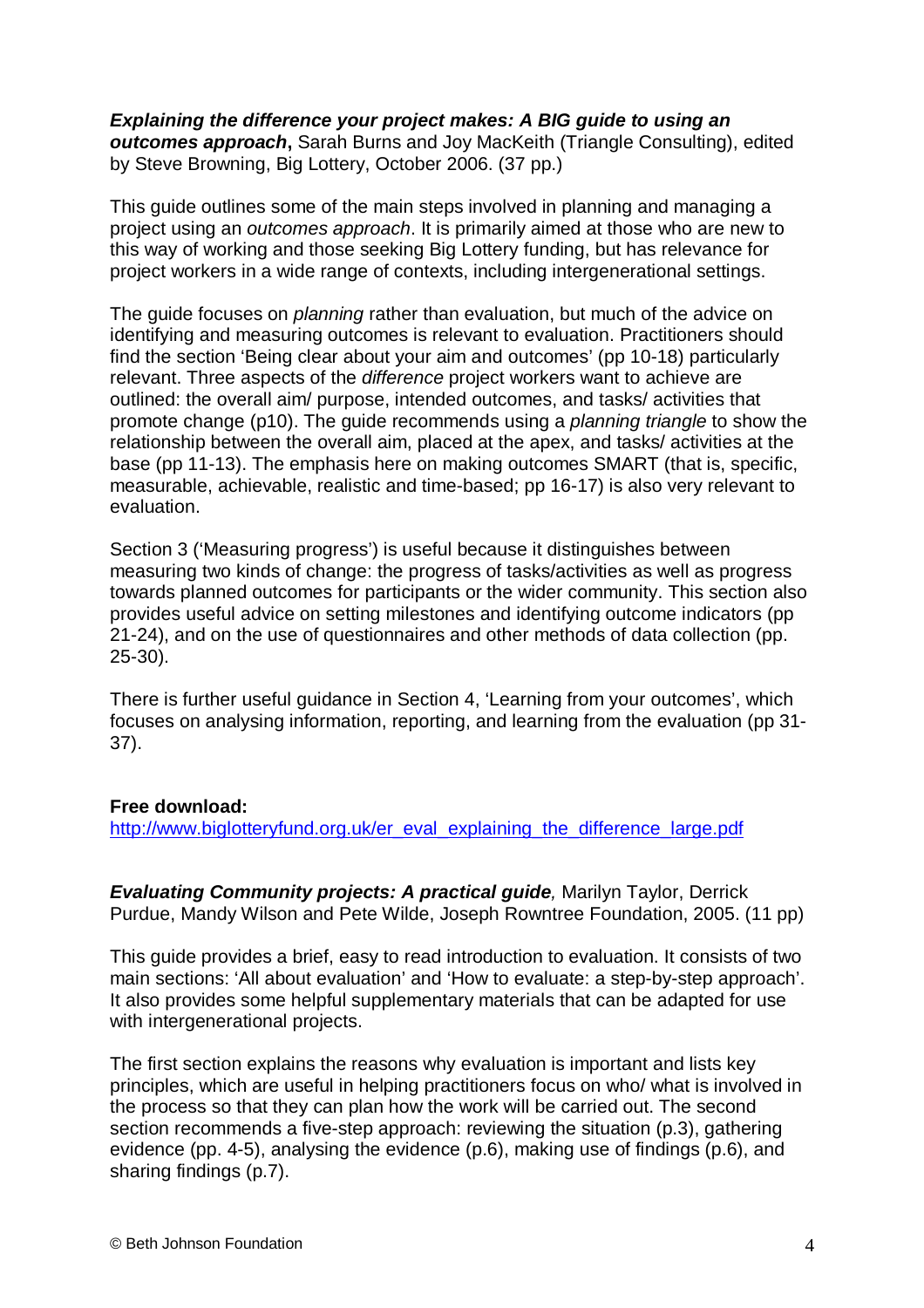For the first step – reviewing the situation – the quide raises five key questions that can help practitioners identify what they want to achieve and how they can measure progress (p.3). For the second step - gathering information – the guide stresses the importance of baseline assessment, setting up systems, deciding what information is needed and how to collect it. This sub-section also presents a useful 'menu' of methods of gathering information (p. 4).

The third step – analysing the evidence – briefly focuses on how practitioners can work out what the information collected is telling them. The guide warns against collecting too much data and suggests using the information to assess whether goals have been reached, and to highlight any achievements or problem areas (p. 6).

The fourth step – making use of what has been found out – focuses on the importance of recognising goals that have not been met and emphasises the importance of reflection and learning from evaluation findings, so that future practice can be improved (p.6).

For the fifth step – sharing findings – the guide offers some helpful advice on deciding *who* to share findings with and *why*, and considering *how* best to communicate with different audiences (p. 7).

The annexed materials provide examples of forms that can be used (or adapted) for planning evaluation and reviewing projects.

#### **Free download:**

http://www.jrf.org.uk/sites/files/jrf/1859354157.pdf

*How Do You Know That Intergenerational Practice Works? A guide to getting started on evaluating Intergenerational Practice*, Miriam Bernard and Stephen W. Ellis, Beth Johnson Foundation, May 2004. (17 pp.)

This self-evaluation guide is specific to the intergenerational field. It is not a 'how to' guide but is intended to act as a stimulus for groups and individuals starting to think about monitoring and evaluating their own intergenerational practice. The resource is very accessible and user friendly, and takes a very practical approach to discussing the issues around project evaluation.

Initially, discussion focuses on who the guide is for, what kinds of projects are covered by the term 'intergenerational practice', and what 'evaluation' means (pp. 2- 3). The resource stresses that there is no *single* correct approach to evaluation and provides an extensive list of the different ways that evidence can be collected (p. 3). The section on the *evaluation process* (pp. 4-5) addresses common concerns that practitioners may have, while under 'Thinking about evaluation' (pp. 5-6) the guide urges a practical and systematic approach.

The guide includes useful discussion of *why* evaluation is important for IP organisations and practitioners (pp. 6-7), *what* is being evaluated (pp 8-9), *who* wants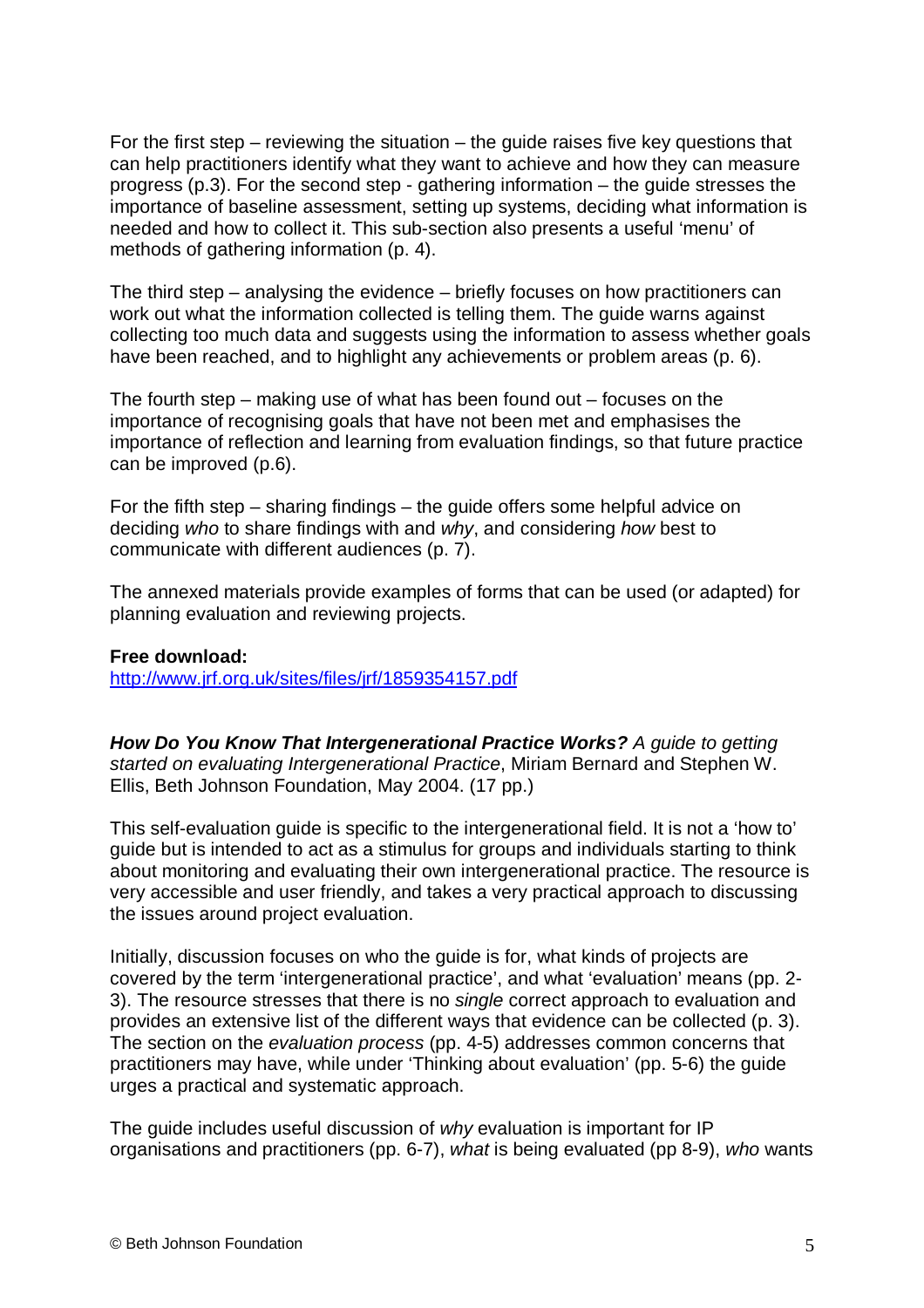the evaluation (p. 9), and *who* does it (p.10). There is also a valuable section outlining the ethical issues involved in intergenerational project work (pp. 10-11).

The 'Getting Started' table (p. 12) is especially helpful, with its structured and detailed focus on four phases of evaluation: planning, collecting evidence, analysis and interpretation, reporting, reflecting and forward planning. Each phase is presented with a list of key questions and issues that practitioners need to consider in order to take the evaluation process forward.

The guide includes a useful glossary of terms relevant to evaluation in IP settings (pp. 14-15) and provides details of a range of further reading materials and resources (p. 17).

#### **Free download:**

http://www.centreforip.org.uk/Libraries/Local/949/Docs/How%20do%20you%20know %20that%20inter%20.pdf

*Volunteering Impact Assessment Toolkit: a practical guide for measuring the impact of volunteering*, Institute for Volunteering Research, December 2004. (126 pp. plus CD)

This is a comprehensive generic toolkit which presents accessible guidance on how to carry out impact assessment using a set of 'tried and tested' instruments and methods. Assessment focuses on four main types of stakeholder: volunteers, organisations, service users/ participants, and the wider community. The guide supplies core questionnaires and supplementary questionnaires, which can be used to assess five kinds of 'capital': physical, human, economic, social and cultural, for each type of stakeholder.

This toolkit is of practical use to IP practitioners, who can select and customise materials to meet their particular needs. The questionnaires may be especially useful, particularly those designed for volunteers (pp 41-51), staff (pp 61-71 and 'core users' (pp 79-90). These materials can easily be adapted to suit particular projects, participants and settings. There are also useful topic guides to support practitioners running focus groups for volunteers (p53-55) and community representatives (pp 105-108). The pro-forma for a 'Volunteer Diary' is also a helpful resource and could be adapted for use with other stakeholders and in intergenerational settings.

Price: £35.00 + £ 2.25 p&p for UK orders. (VE Members - 20% discount.)

#### **To order**, follow links at:

https://ecommerce.volunteering.org.uk/PublicationDetails.aspx?ProductID=V309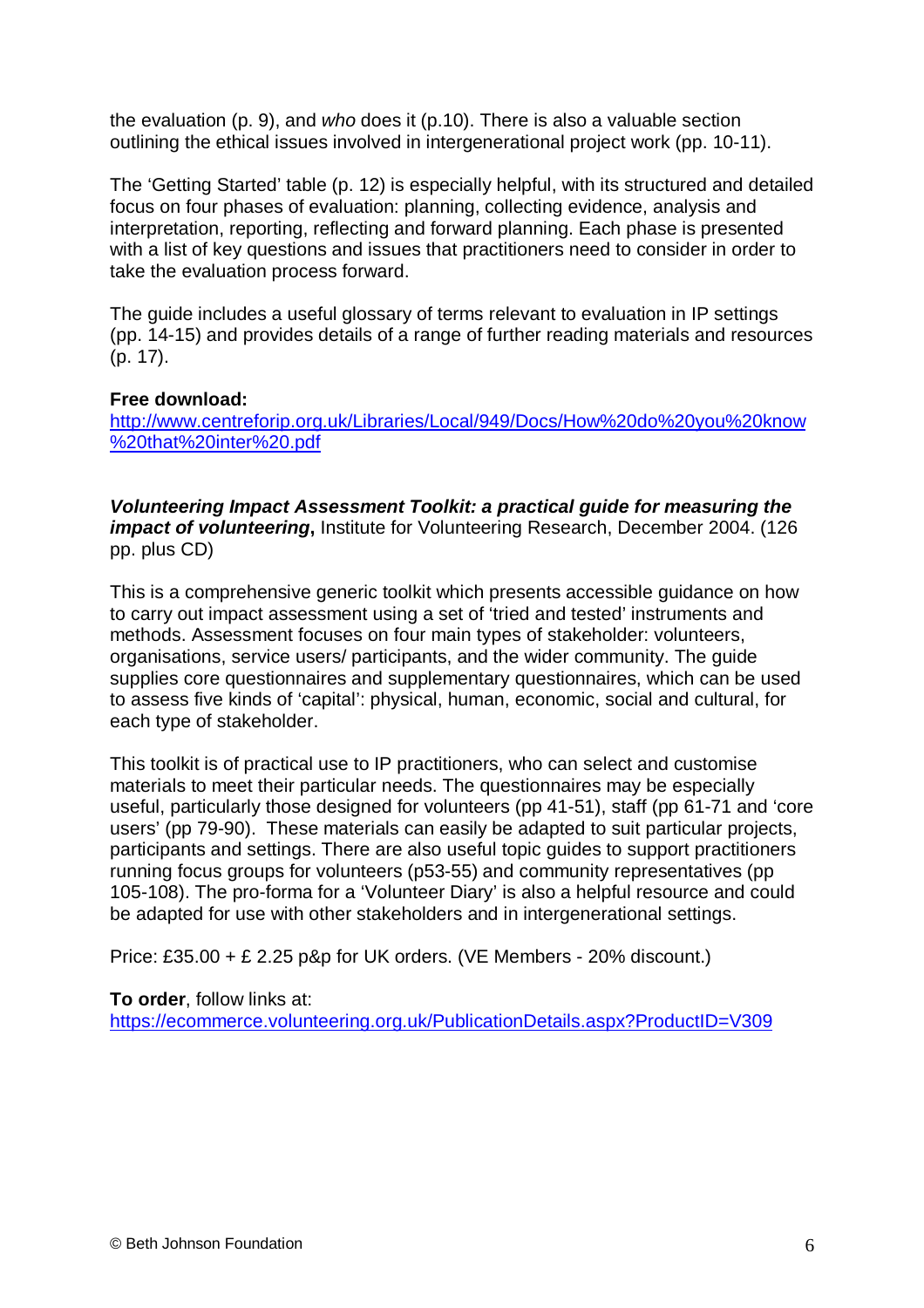*The Evaluation Journey: An Evaluation Resource for Community Groups*, Linda McKie, Joy Barlow and Paula Gaunt-Richardson, Action on Smoking and Health (ASH) Scotland, 2002. (104 pp.)

This information pack, written in an accessible style, offers practical and systematic guidance on monitoring and evaluation. It has a very user-friendly format, with coloured dividers separating the sections and liberal cross-referencing within the guide. This helps readers to quickly and easily locate the information they need. It also encourages practitioners to revisit sections and reconsider various aspects of the 'evaluation journey' as they move forward.

The guide has a particularly helpful section on evaluation planning (pp. 15-21), which highlights many of the key questions practitioners need to consider. In particular the 'summary checklist' of questions (p. 19) is very useful, especially as each question is linked to another (page-referenced) part of the guide. A sample plan for a 12-month project is also provided (p. 21).

The section on 'How to collect information' (pp. 25-56) is very helpful as it presents a wide range of methods of collecting information (project records, photographs, video, collages, creative writing/art work, diaries, interviews, focus groups, case studies, questionnaires). Each method is described in some detail and its 'positive points and possible problems' are discussed. Each method (apart from interviews) is well illustrated with an authentic example ('a snapshot from a previous journey').

The pack includes a comprehensive glossary of terms (pp. 77- 84) and has a useful section on 'Evaluation questions' (pp. 85-89), which can help practitioners reflect on various aspects of project planning and management, including: the initial proposal, participants, funding, monitoring and outcomes. A reference list of useful groups and publications is also provided at the end of the guide (p. 104).

**Free download** (as four pdf files):

http://www.ashscotland.org.uk/ash/3367.html#Evaluation\_Journey

## *A Little Book of Evaluation*, Connexions, October 2001. (36 pages)

Originally designed to provide support for Connexions project managers in Lincolnshire, this accessible guide is useful for practitioners in a much wider range of contexts. It may be especially helpful to those developing an evaluation strategy for the first time.

Chapter 1 stresses the importance of using 'evidence-based practice' to identify what works best, so that future policies and practices can be improved (pp. 5-6). The term 'evaluation' and what the process involves are discussed, and a useful distinction made between monitoring and evaluation. The guide urges practitioners to take 'a pragmatic and informed approach to evaluation' (pp. 7-9). Case studies are used as examples of evidence-based practice (p. 6) and a pragmatic approach (p.9).

The first part of Chapter 2 ('Getting Started', pp. 10-13) provides a useful evaluation framework with six main components. Each is briefly outlined and practical examples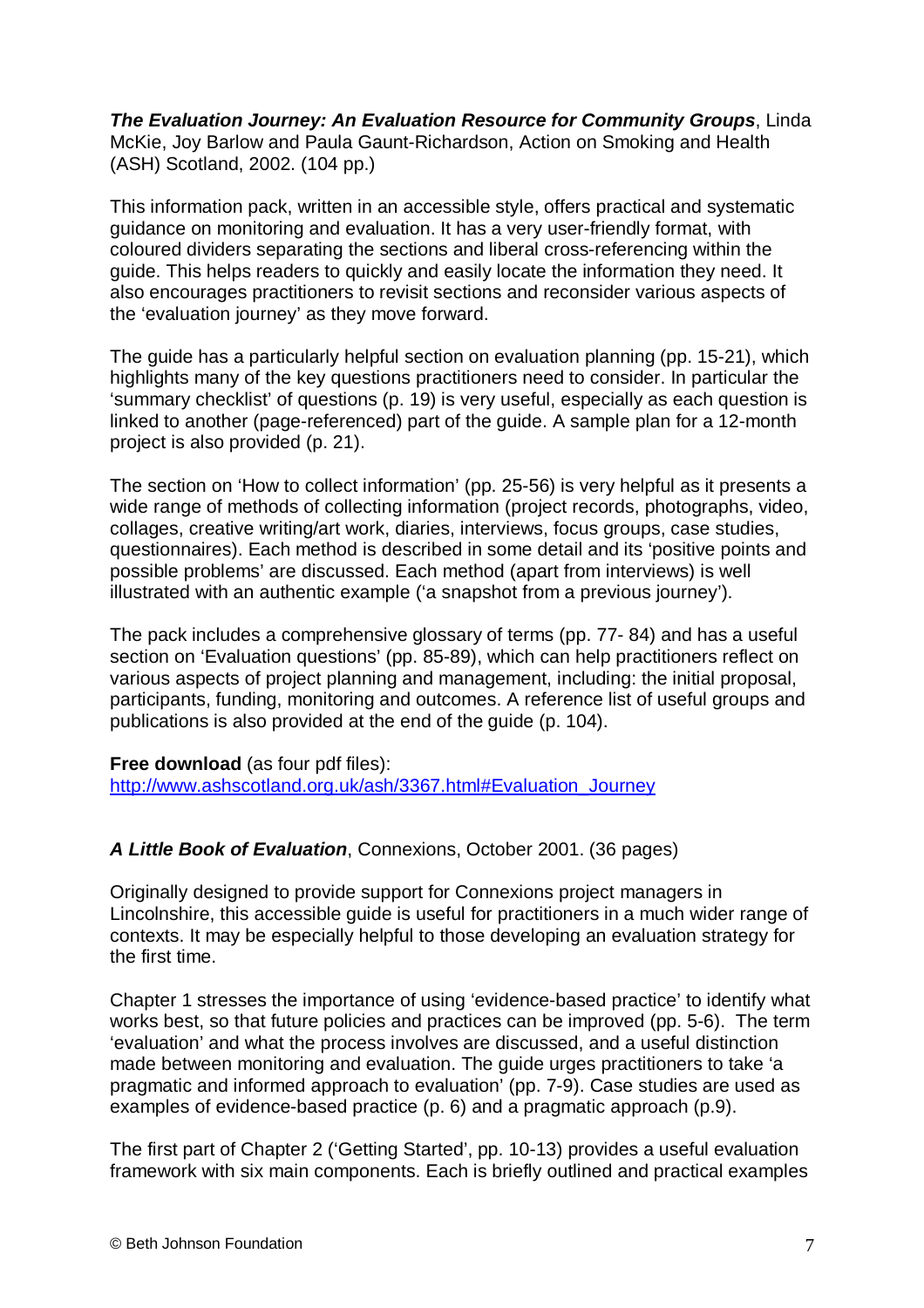are given for the first two: 'Key feature' (broad aim and objectives) and 'Rationale'. For the third component, 'Process', the guide stresses the need to select the most appropriate method(s) of data collection, and distinguishes between quantitative and qualitative methods (p12). It also gives valuable guidance on 'Inputs' (in particular, assigning clear roles and responsibilities to key stakeholders), 'Indicators of success', and 'Reporting and dissemination'. The rest of the chapter (pp. 13-14) focuses on crucial issues related to 'Ethics and Values' and 'Reliability, Validity and Accuracy'.

IP practitioners may find the section on 'Useful Research Methods' in Chapter 3 particularly helpful. In particular, there is detailed discussion of some key issues related to the design and piloting of questionnaires (pp. 18-21). There is also valuable guidance on using unstructured and semi-structured interviewing techniques (pp. 21-22) and conducting focus group discussions (pp.23-25); the advantages and disadvantages of these approaches are highlighted. This chapter also provides useful information on sampling (p.13) and the use of quantitative and qualitative approaches (pp.16-18).

Chapter 5 ('Making it work', pp. 28-29) provides a practical guide to assessing whether evaluation is effective. The section on 'Preparation' (p28) presents ten 'top' questions, based on the evaluation principles discussed in the guide. Answering questions such as 'What research or baseline information already exists?' and 'What are the key indicators of success?' *before* or *during* the course of a project will help practitioners judge whether their evaluation is likely to be effective. The section on 'Reflection' (p. 29) helps practitioners focus on key questions such as 'Were all the aims and objectives met? If not, why not?' *after* a project has finished.

This guide also provides a useful reference list and bibliography with recommended further reading (pp. 33-34).

#### **Free download:**

http://www.derby.ac.uk/files/icegs\_a\_little\_book\_of\_evaluation2001.pdf

#### *Evaluation Toolkit for Projects*, ECOTEC Research & Consulting Ltd., (undated).

This is a fairly comprehensive generic toolkit, principally targeting project managers, staff and volunteers involved in projects funded by the Big Lottery Fund's '*Reaching Community'* programmes in England and N. Ireland.

The section on evaluation methods (pp 7-10) provides good practical advice on ways of collecting quantitative and qualitative data. There is a helpful section on how to design surveys to collect quantitative data, including a table of the benefits and 'things to be aware of' when carrying out different types of survey: telephone, postal, face-to-face (pp 7-8). The toolkit outlines a wider range of qualitative methods, including in-depth interviews, focus groups, and diaries, and again provides a useful table showing the benefits and potential drawbacks of different methods (pp 8-10).

The 'Further Support' section (p. 14) recommends a range of other evaluation resources, including the Big Lottery Fund publication *Explaining the Difference*  (outlined above, p. 4). It also recommends the '*Reaching Communities'* website,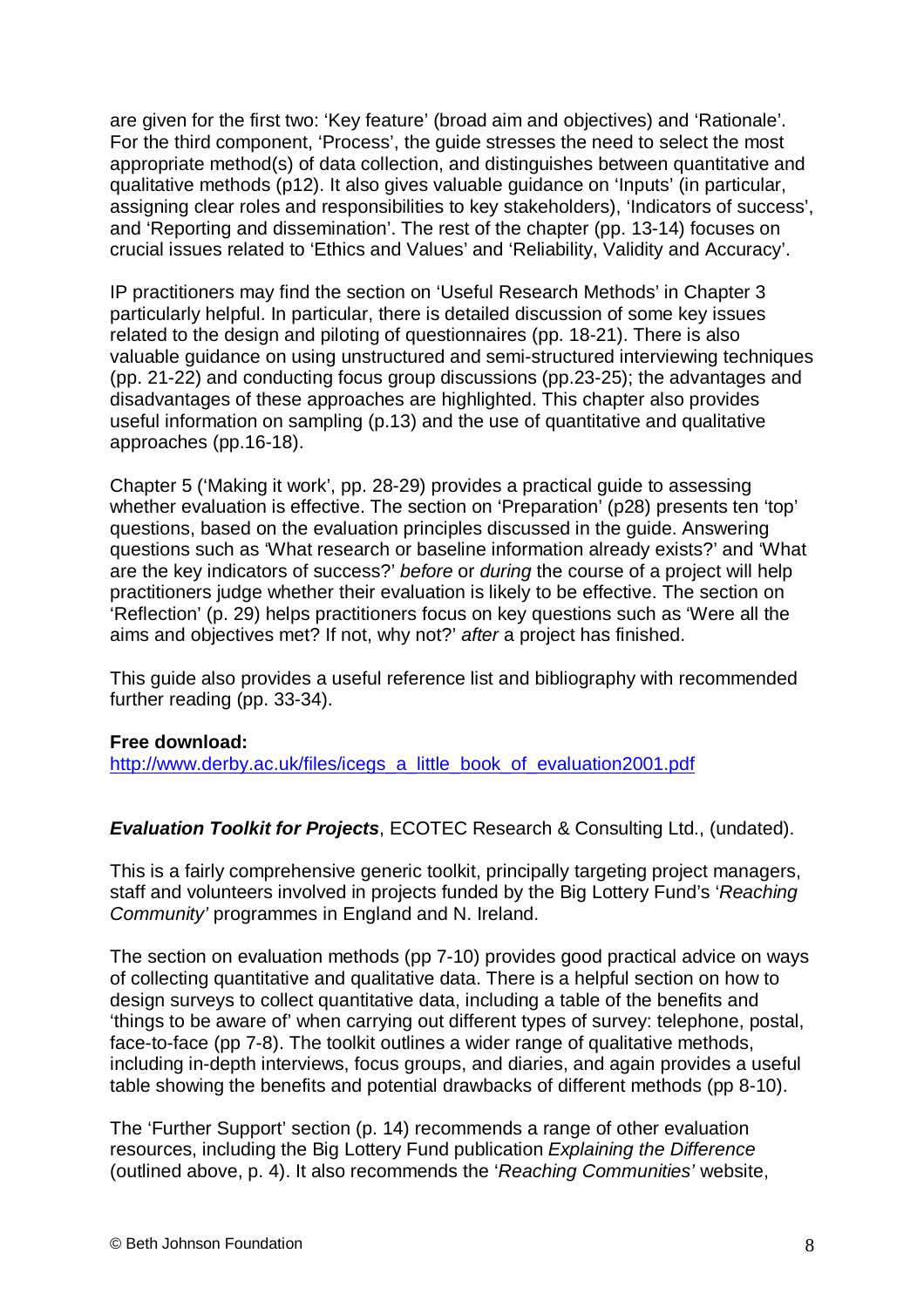http://www.reachingcommunities.org/links.aspx , which provides links to many other helpful resources.

## **Free download:**

http://www.reachingcommunities.org/Downloads/toolkit\_entire.pdf